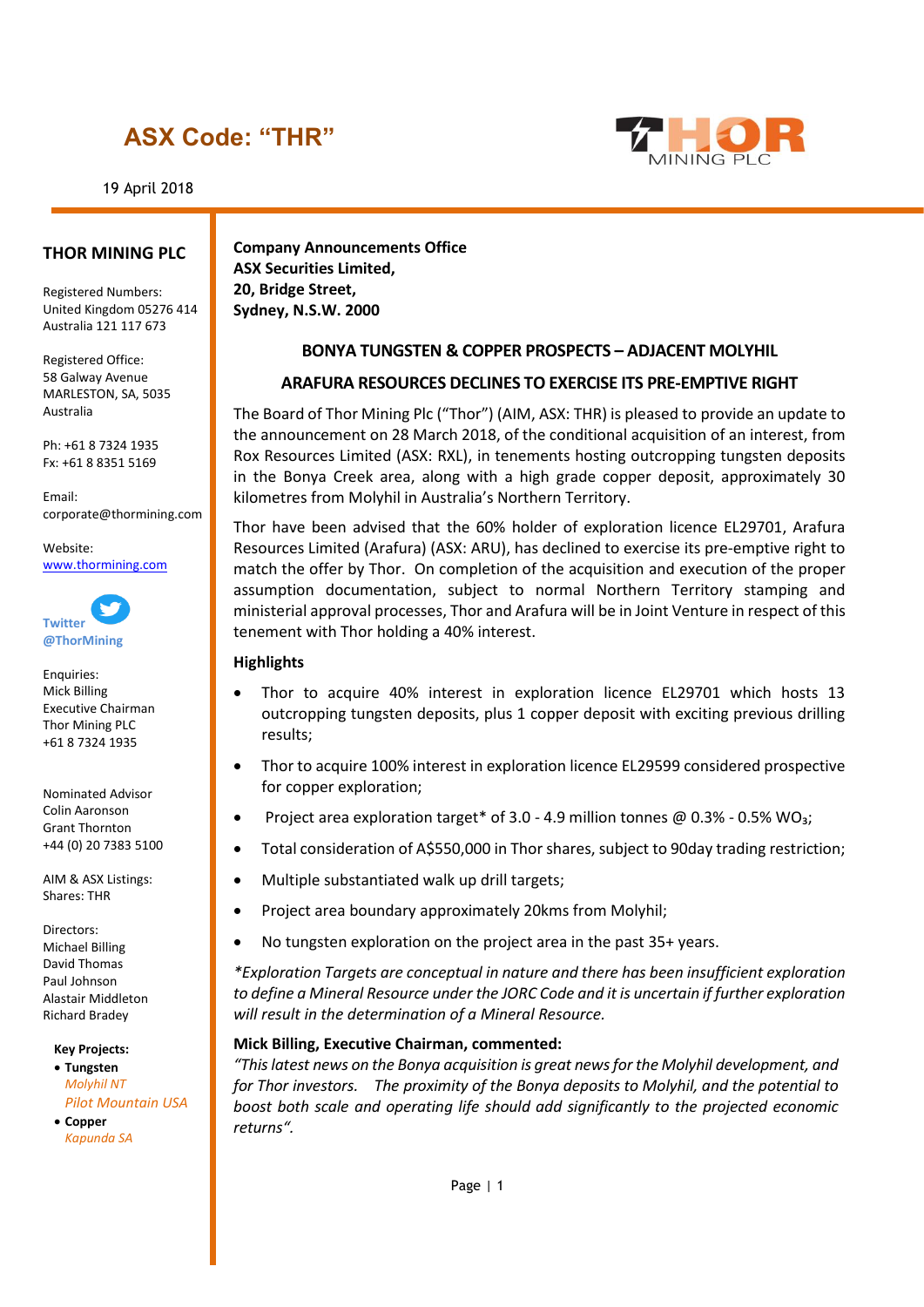

*"Historic drilling and trenching has confirmed tungsten mineralisation on several deposits at Bonya, however there has been no tungsten focussed exploration on the tenement in over 35 years. Provided some of these known prospects mature, along with others which we expect to develop, it is more than likely that Molyhil production life and throughput volume should increase substantially."*

*"The potential for small but high grade copper deposits is also very attractive with the proposed processing plant at Molyhil highly likely to be also suitable for copper flotation"*



**Figure 1:** Tier 1 & 2 prospects situated to the east of Molyhil

### **Agreement Structure and Commercial Terms**

Under the terms of the agreement, Thor will, for consideration of A\$550,000 in fully paid Thor shares, acquire

- a 40% interest in Exploration Licence EL29701; and
- 100% interest in Exploration Licence EL29599.

The consideration shares are to be valued according to the average of:

- the 5 day VWAP (volume weighted average price) on ASX for the 5 days preceding execution of the terms sheet,
- and the 5 day VWAP for the 5 days preceding satisfaction of all conditions precedent to the sale.

The issue of these securities is expected to be within existing approval levels under ASX listing rule LR7.1.

Under the terms of the existing Joint Venture Agreement between Rox and Arafura, both parties are required to contribute to exploration activities. In the event that one party elect not to contribute to agreed exploration programs then normal dilution provisions apply.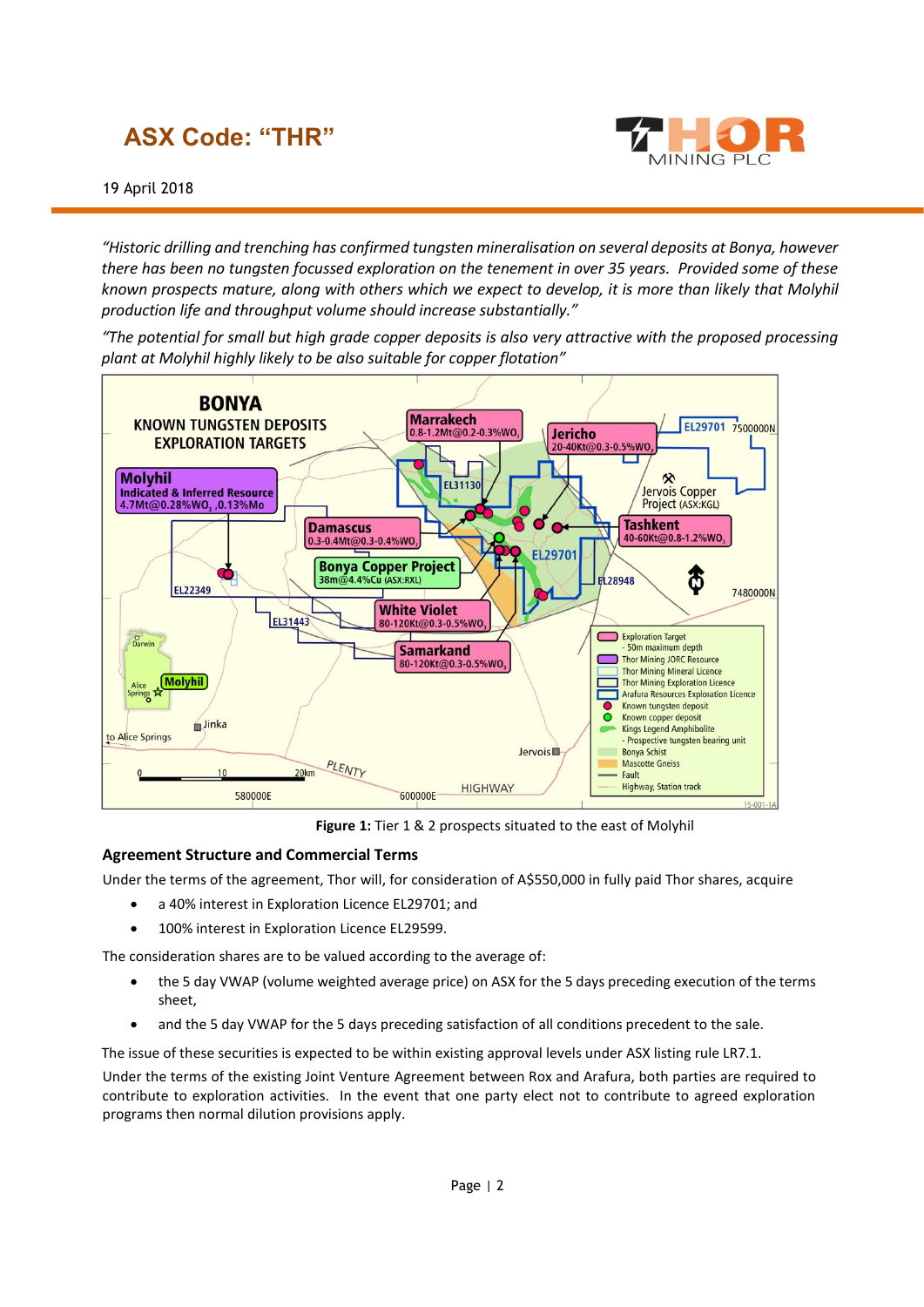

### 19 April 2018

| <b>Source Rank</b>                  | <b>Tonnage</b><br>(Mt) | $%$ WO <sub>3</sub> | Comment                                                                                                                |
|-------------------------------------|------------------------|---------------------|------------------------------------------------------------------------------------------------------------------------|
| Tier 1                              | $0.2 - 0.3$            | $0.3 - 0.5$         | Targets based on 1970s costean sampling and<br>drilling.                                                               |
| Tier 2                              | $1.2 - 1.9$            | $0.2 - 0.4$         | Outcropping satellite targets which have been<br>mapped and described but have no drill or sample<br>data              |
| Tier 3                              | $1.6 - 2.7$            | $0.3 - 0.5$         | Exploration targets based on proximity to known<br>mineralisation, favourable geology and/or<br>geophysical signature. |
| <b>Total Exploration</b><br>Target* | $3.0 - 4.9$            | $0.3 - 0.5$         | <b>Combined Tier 1,2 &amp; 3</b>                                                                                       |

### **Table 1: Bonya Scheelite Exploration Target\* Potential Summary**

#### .**Table 2: Bonya Range Tungsten Exploration Target Summary**

| <b>Rank</b>                                                                             | <b>Prospect</b>                 | <b>Exploration Target</b>           | <b>Comment</b>                                                                                         |
|-----------------------------------------------------------------------------------------|---------------------------------|-------------------------------------|--------------------------------------------------------------------------------------------------------|
| 1                                                                                       | <b>White Violet</b>             | 80-120Kt @ 0.3-0.5%WO3              | Target based on 1970s costean sampling and drilling Ransom 1978<br>(3,330t/m x 30m)                    |
| 1                                                                                       | Samarkand                       | 80-120Kt @ 0.3-0.5%WO3              | Target based on 1970s costean sampling and drilling Ransom 1978<br>(2,500t/m x 40m)                    |
| 1                                                                                       | Jericho (south)                 | 20-40Kt @ 0.5-0.6% WO <sub>3</sub>  | Target based on 1970s costean sampling and drilling Ransom 1978<br>(670t/m x 40m)                      |
| <b>Total Tier 1</b><br>0.2-0.3Mt @ 0.3-0.5%WO <sub>3</sub><br><b>Exploration Target</b> |                                 |                                     |                                                                                                        |
| $\overline{2}$                                                                          | Jericho (north)                 | 40-60Kt @ 0.2-0.3% WO <sub>3</sub>  | Target based on qualitative description - Ransom 1978 (1,344t/m<br>x 40m                               |
| $\overline{2}$                                                                          | Marrakesh                       | 0.8-1.2Mt @ 0.2-0.3%WO <sub>3</sub> | Target based on qualitative description - Ransom 1978 (21,000t/m<br>x 50m)                             |
| 2                                                                                       | Tashkent                        | 40-60Kt @ 0.8-1.2% WO <sub>3</sub>  | Target based on qualitative description - Ransom 1978 (1,120t/m<br>x 40m                               |
| 2                                                                                       | Asmara                          | 40-60Kt @ 0.2-0.3% WO <sub>3</sub>  | Target based on qualitative description - Ransom 1978<br>(comparable size to Jericho Nth)              |
| $\overline{2}$                                                                          | City of Medina                  | 20-40Kt @ 0.3-0.5% WO <sub>3</sub>  | Target based on qualitative description - Ransom 1978<br>(comparable size to Jericho Sth)              |
| 2                                                                                       | Negev                           | 20-40Kt @ 0.2-0.3% WO <sub>3</sub>  | Target based on qualitative description - Ransom 1978                                                  |
| $\overline{2}$                                                                          | Damascus                        | 0.3-0.4Mt @ 0.3-0.4%WO <sub>3</sub> | Target based on qualitative description - Ransom 1978 (8,400t/m<br>$x$ 40m)                            |
| <b>Target</b>                                                                           | <b>Total Tier 2 Exploration</b> | 1.2-1.9Mt @ 0.2-0.4%WO <sub>3</sub> |                                                                                                        |
| 3                                                                                       | <b>Kings Legend</b>             | 0.5-0.7Mt @ 0.3-0.5%WO <sub>3</sub> | 10 km strike length of Kings Legend Amphibolite with multiple<br>tested tungsten occurrences.          |
| 3                                                                                       | Mascotte                        | 0.1-0.2Mt @ 0.3-0.5%WO <sub>3</sub> | <b>Outcropping Samarkand Pegmatite</b>                                                                 |
| 3                                                                                       | Green Hoard                     | 0.2-0.4Mt @ 0.3-0.5%WO <sub>3</sub> | Over 5 km outcropping Kings Legend Amphibolite with<br>demonstrated Cu/WO <sub>3</sub> mineralisation. |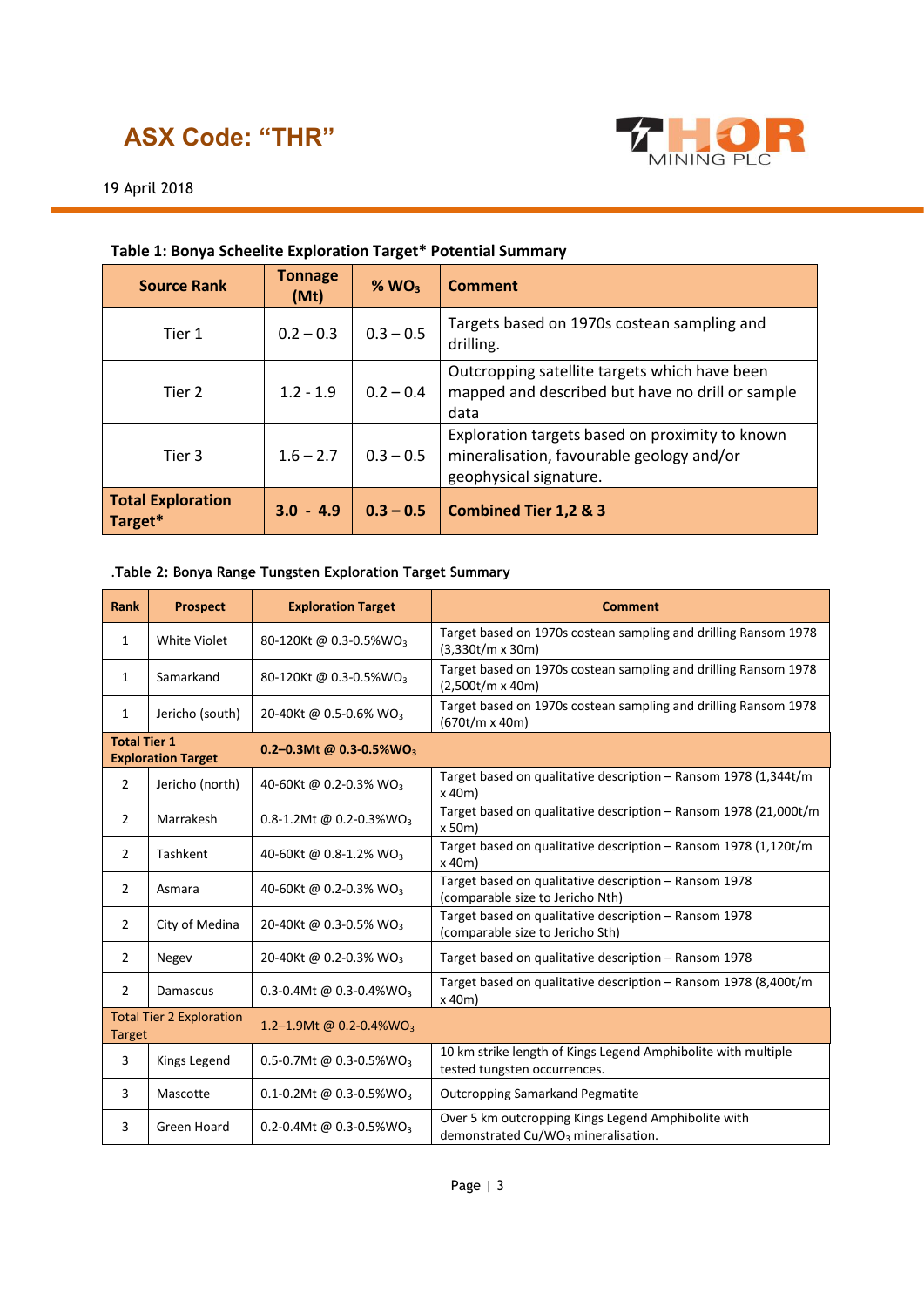

19 April 2018

| 3                                             | <b>Twins Bore</b>                    | 0.2-0.5Mt @ 0.3-0.5%WO <sub>3</sub> | 14 x 4 km zone with multiple outcrops Samarkand Pegmatite along<br>anticlinal axis from known pegmatite hosted tungsten<br>mineralisation.      |  |  |
|-----------------------------------------------|--------------------------------------|-------------------------------------|-------------------------------------------------------------------------------------------------------------------------------------------------|--|--|
| 3                                             | Kurt                                 | 0.4-0.6Mt @ 0.3-0.5%WO <sub>3</sub> | Over 5 km outcropping Kings Legend Amphibolite with<br>demonstrated $Cu/WO3$ mineralisation at multiple locations.                              |  |  |
| 3                                             | Baikal                               | 0.2-0.5Mt @ 0.3-0.5%WO <sub>3</sub> | 12 x 4 km zone with multiple outcrops Samarkand Pegmatite along<br>anticlinal axis. Multiple known pegmatite hosted tungsten<br>mineralisation. |  |  |
| <b>Target</b>                                 | <b>Total Tier 3 Exploration</b>      | 1.6-2.7Mt @ 0.3-0.5%WO <sub>3</sub> |                                                                                                                                                 |  |  |
| Rank 1: Known mineralisation with data        |                                      |                                     |                                                                                                                                                 |  |  |
| Rank 2: Known mineralisation with description |                                      |                                     |                                                                                                                                                 |  |  |
|                                               | Rank 3: Potential for mineralisation |                                     |                                                                                                                                                 |  |  |



**Figure 2:** Exploration Targets for Tier 3 prospective zones at Bonya

### **Tier 1 Prospects**

Tier 1 Prospects have demonstrated tungsten mineralisation based upon existing quantitative data and are considered the most amenable to inclusion in the Molyhil project by way of proximity to the existing resource or ease of mining via shallow depth of mineralisation.

### **White Violet**

White Violet comprises a 150 metre long outcrop of scheelite mineralised calc-silicate, amphibolite and marble (Ransom, 1978). The prospect was trenched and sampled (Paine, 1971) and subsequently drilled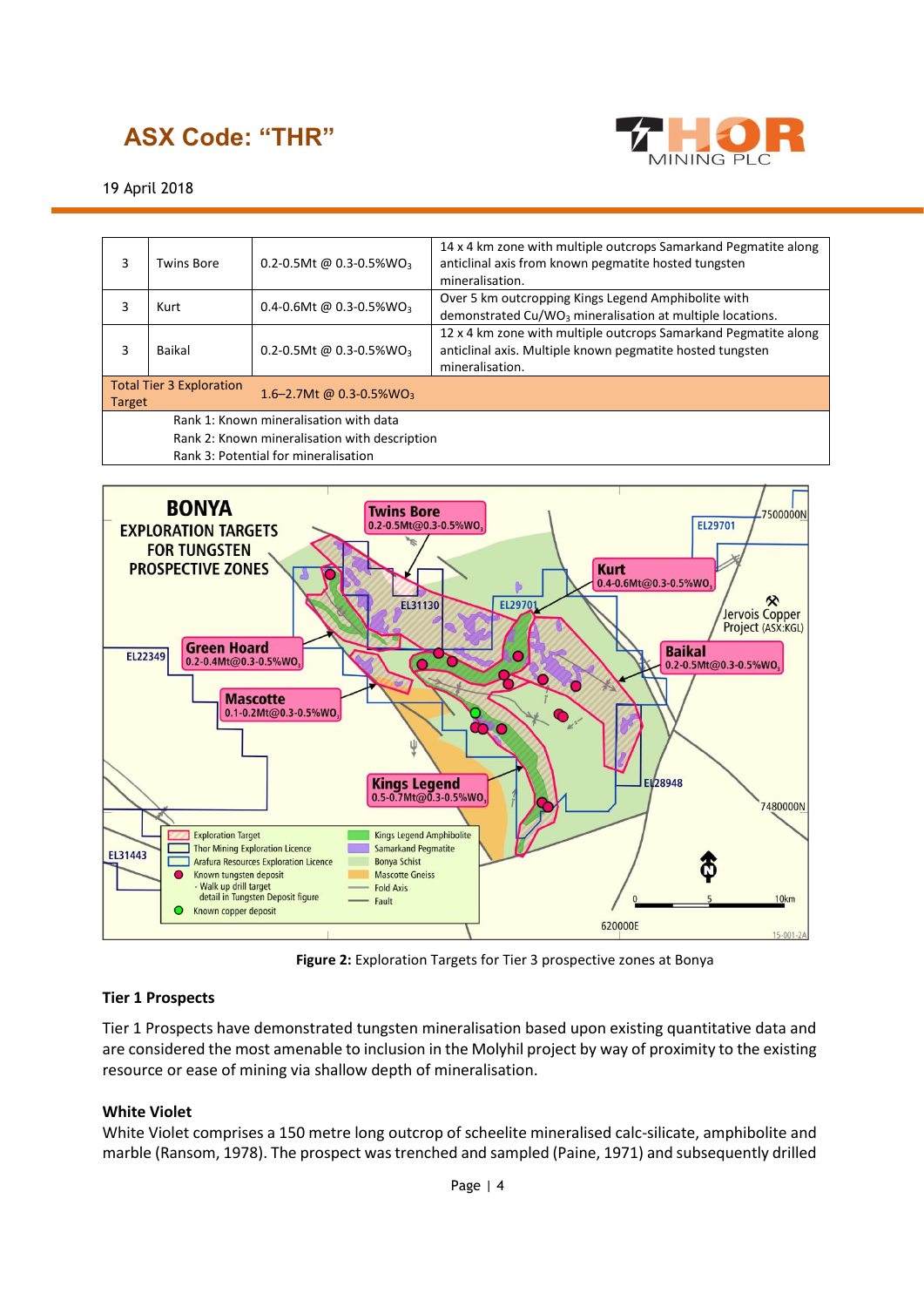



(Central Pacific Minerals, 1972) by a shallow (<30m) open hole percussion program which had limited success due to poor sample return as a result of broken ground. The average prospect grade was estimated to be 0.4% WO<sub>3</sub> however the one successful drill hole WV-PH24, recovered 3 metres at 0.77% WO<sub>3</sub> from 10 metres down hole and a further 3 metres at 1.85% WO<sub>3</sub> from 18 metres down hole.

Depth extension was considered to present the best growth opportunity for the prospect as the strike potential is constrained by lensing out at either end observed in good outcrop (Ransom 1978).

The Exploration Target for this prospect is derived from the historic mapping and sample data which using bulk density of 2.8 t/m<sup>3</sup> results in 3,330 tonnes per vertical metre (TVM). A depth of 30 metres was used based on robust mineralisation intersected at 21 metres by WV-PH24.

This Exploration Target is considered very conservative as there is no indication that mineralisation does not extend to considerable depth.

#### **Samarkand**

Samarkand comprises variably mineralised calc-silicate 10 to 20 metres wide over 3,000 metres strike length (Ransom, 1978). Central Pacific undertook a trenching and open hole percussion drill program in 1972 which targeted a 60 metre section referred to as Lens 1 and a separate 150 metre section referred to as Lens 1A. The following intersections were reported from that program:

- Trench Cut 2:  $8.8 \text{ m} \text{ } @$  0.65% WO<sub>3</sub>
- SAM-PH100: 2m  $@$  2.77%WO<sub>3</sub> from 6 metres down hole
- SAM-PH59:  $4m \omega 0.81\%$ WO<sub>3</sub> from 30m down hole
- SAM-PH63: 3m @  $0.59\%$ WO<sub>3</sub> from 17m down hole and,
- SAM-PH63:  $1m \omega 0.63\%$ WO<sub>3</sub> from 37 metres down hole
- SAM-PH67(B): 1m @ 2.77%WO<sub>3</sub> from 5 metres down hole

The Exploration Target is based on 800 tonnes per vertical metre (tvm) for Lens1 and 1,700 tvm for Lens1A projected to a depth of 40 metres.

#### **Jericho**

Jericho is situated to the north of Bonya Creek. The prospect is crosscut by an east west trending pegmatite intrusion with the southern section being smaller and higher grade than the northern section. In 1972 Petrocarb undertook a trial mine in the southern section of the prospect and some drill results are reported from this time. The southern mineralised zone is reported to have a 40 metre strike length with an average width of 5 metres. Three of the drill holes (SJ 1, 3, & 6) each had 1 metre intervals of 1% WO<sub>3</sub> within broader lower grade zones. Ransom reported an estimated overall grade of approximately 1% WO<sub>3</sub>. A range of  $0.5 - 0.6\%$  WO<sub>3</sub> has been used for the Exploration Target grade and a tonnage range of 20,000 – 40,000 tonnes is based on 600 tvm to a depth of 50 metres (Hole SJ6 intersected mineralisation at 40 metres).

#### **Tier 2 Prospects**

Tier 2 Prospects comprise known tungsten mineralisation but where the existing data is of a qualitative nature. Tier 2 prospects are still considered amenable to inclusion in the Molyhil project by way of proximity to the existing resource and or ease of mining via shallow depth of mineralisation.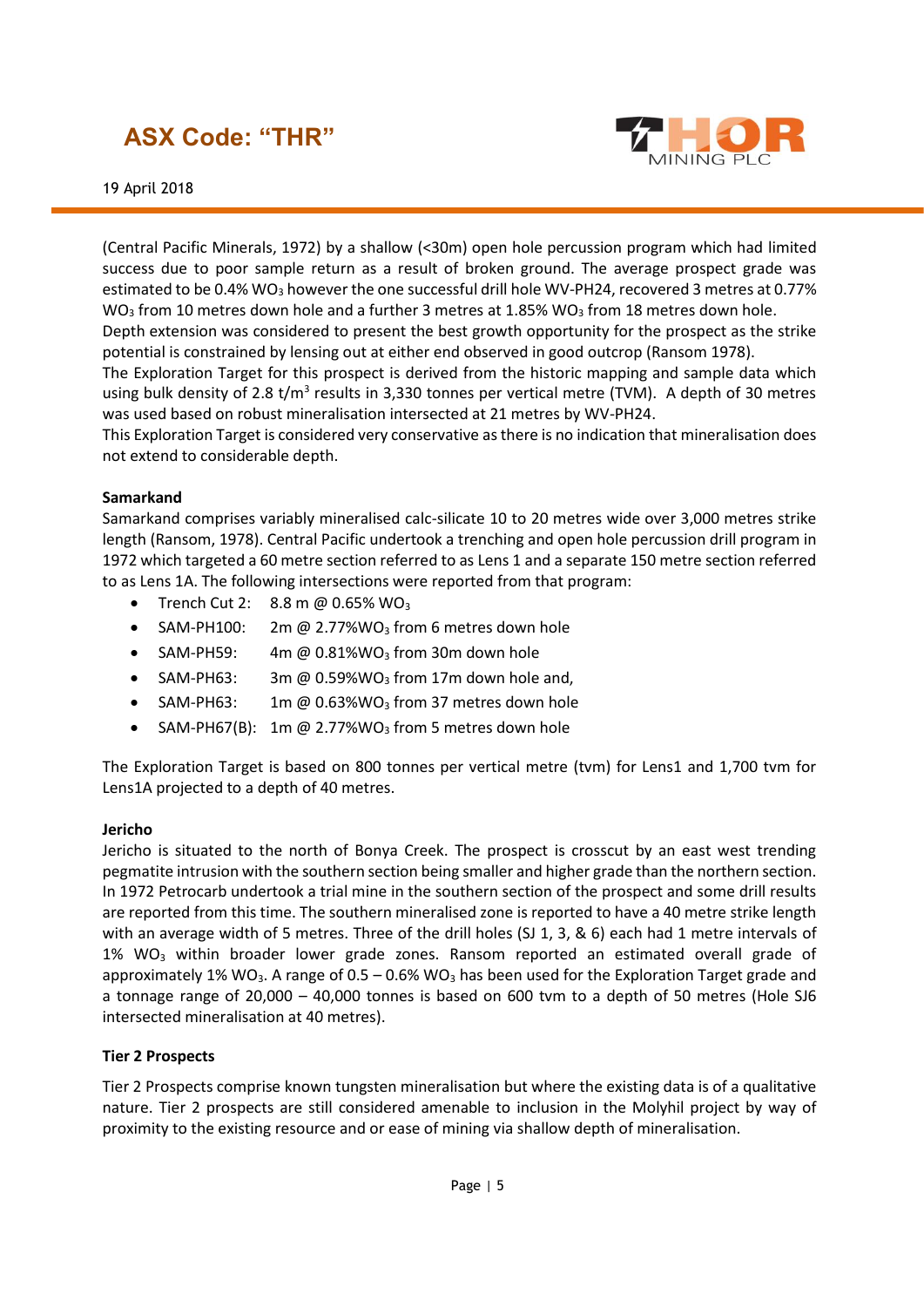



Seven Tier 2 targets have been included in this evaluation. All of them outcrop at the ground surface providing good exposure for mapping and grade estimation. The following descriptions are taken from Ransom 1978.

### **Marrakesh**

Marrakesh is the largest of the Tier 2 targets with an estimated 21,000 tvm based on a surface expression of 50 x 150 metres and bulk density of 2.8 tonnes per cubic metre.

#### **Damascus**

Damascus comprises variably mineralised calc-silicate similar to Samarkand. The prospect zone is 5 to 10 metres wide over 300 metre strike length.

#### **Tashkent**

Tashkent is currently a smaller target but appears to be of high grade. It is described as two calc-silicate units with disseminated scheelite mineralisation. The first unit is over 70 metre strike length with and overall estimated grade of 1% WO<sub>3</sub> and large patches of very rich coarse grain scheelite. The second unit is 2 metres wide and extends over 150 metres disappearing under cover to the east. In one location the grade appears to average better than  $1.5$  % WO<sub>3</sub>.

#### **Jericho North**

Jericho North lies adjacent to Jericho South separated by an east west trending pegmatite intrusion. They are essentially the same prospect but are dealt with separately as the northern half is larger, lower grade and does not have the same level of data. The target size has been taken from historic mapping and a nominal low grade applied.

#### **Other Tier 2 Prospects**

City of Medina, Asmara and Negev comprise the remaining Tier 2 prospects. Each have documented tungsten mineralisation which outcrops at the ground surface but require further evaluation.

#### **Tier 3 Prospects**

Tier 3 targets comprise exploration targets based on prospective geology and or geophysical signature. Tungsten mineralisation has not as yet been demonstrated to exist at these targets but sufficient confidence exists for testing to be conducted.

All of the Tungsten prospects (Tiers 1 & 2) identified so far in the Bonya region have outcropping mineralisation discovered by surface prospecting between 1929 and 1972. Significant potential exists for the discovery of blind deposits by application of contemporary exploration practices in the Tier 3 prospect areas.

The individual Tier 3 prospects are described in Table 2 above. Exploration Target ranges for the prospects have been derived by association with other nearby tungsten occurrences.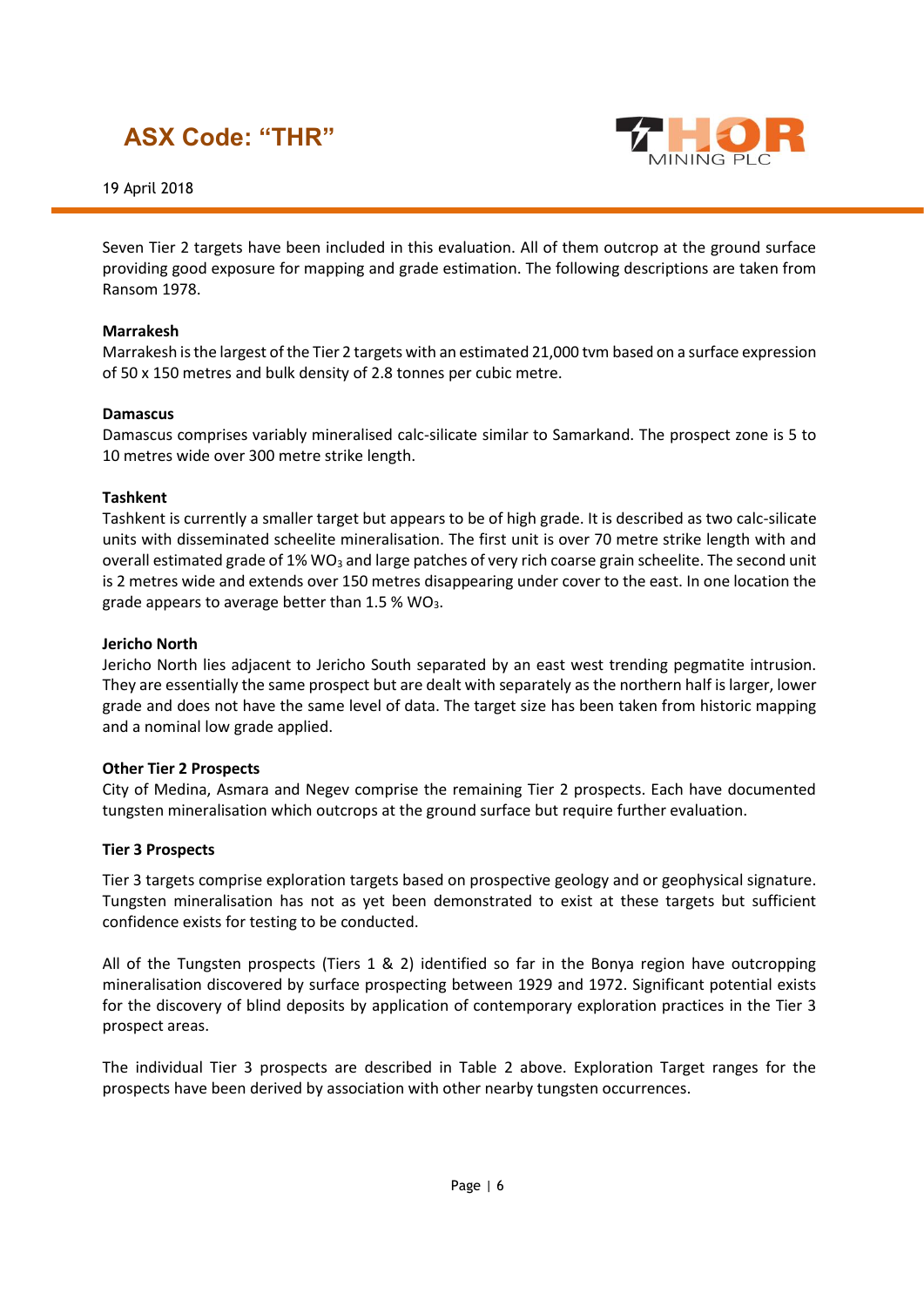



#### **Copper Potential**

|                                                                                 | Drilling by Rox in 2014 https://www.asx.com.au/asxpdf/20141216/pdf/42vhxwx4qf6f5y.pdf resulted |  |  |  |
|---------------------------------------------------------------------------------|------------------------------------------------------------------------------------------------|--|--|--|
| in a number of high grade copper assays from the historic Bonya mine including: |                                                                                                |  |  |  |
| BYRC008                                                                         | 11m @ 4.4%Cu from 30m, including                                                               |  |  |  |
|                                                                                 | 3m @ 6.1%Cu from 33m                                                                           |  |  |  |
| BYRC009                                                                         | 38m @ 4.4%Cu from 60m, including                                                               |  |  |  |
|                                                                                 | 6m $@$ 8.8%Cu from 60m, and                                                                    |  |  |  |
|                                                                                 | 8m @7.9%Cu from 82m                                                                            |  |  |  |
| BYRC012                                                                         | 9m @ 3.8%Cu from 97m, including                                                                |  |  |  |
|                                                                                 | 3m @ 8.2%Cu from 97m                                                                           |  |  |  |
| BYRC014                                                                         | 8m @ 7.6%Cu from 97m, including                                                                |  |  |  |
|                                                                                 | 3m @ 12.0%Cu from 101m, and                                                                    |  |  |  |
|                                                                                 | 13m @ 5.4%Cu from 111m, including                                                              |  |  |  |
|                                                                                 | 9m @ 7.4%Cu from 114m                                                                          |  |  |  |
| BYRC015                                                                         | 9m @ 2.8%Cu from 100m, including                                                               |  |  |  |
|                                                                                 | 4m @ 3.9%Cu from 101m                                                                          |  |  |  |
| BYRC018                                                                         | 5m @ 9.1%Cu from 109m, including                                                               |  |  |  |
|                                                                                 | 3m @ 13.4%Cu from 109m, and                                                                    |  |  |  |
|                                                                                 | 11m @ 3.9%Cu from 121m                                                                         |  |  |  |
|                                                                                 |                                                                                                |  |  |  |

For further information, please contact:

#### **THOR MINING PLC**

Mick Billing Executive Chairman

+61 8 7324 1935

#### **Competent Person's Report**

The information in this report that relates to exploration results is based on information compiled by Richard Bradey, who holds a BSc in applied geology and an MSc in natural resource management and who is a Member of The Australasian Institute of Mining and Metallurgy. Mr Bradey is an employee of Thor Mining PLC. He has sufficient experience which is relevant to the style of mineralisation and type of deposit under consideration and to the activity which he is undertaking to qualify as a Competent Person as defined in the 2012 Edition of the 'Australasian Code for Reporting of Exploration Results, Mineral Resources and Ore Reserves'. Richard Bradey consents to the inclusion in the report of the matters based on his information in the form and context in which it appears.